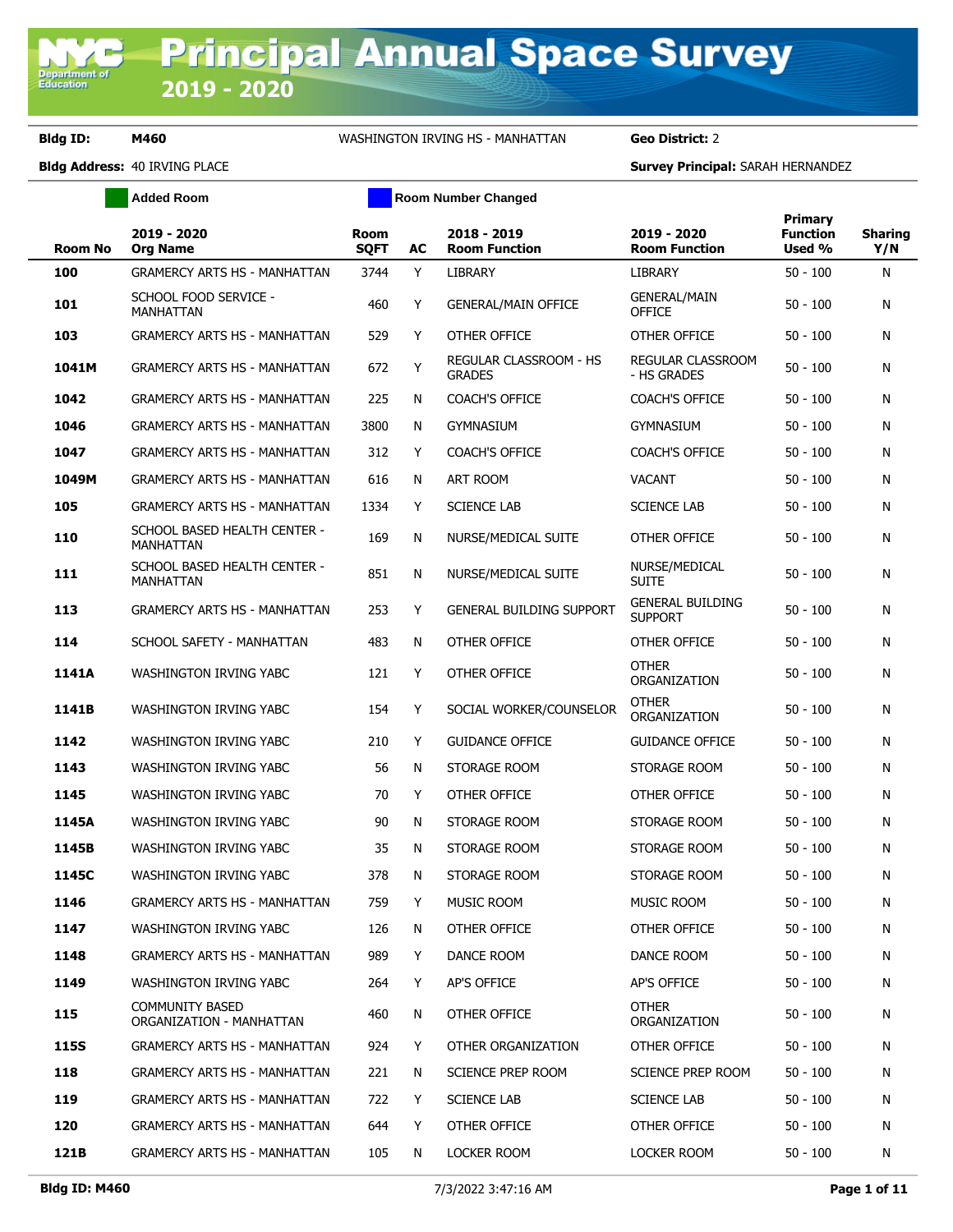|                | <b>Added Room</b>                             |                     |    | <b>Room Number Changed</b>          |                                          |                                      |                       |
|----------------|-----------------------------------------------|---------------------|----|-------------------------------------|------------------------------------------|--------------------------------------|-----------------------|
| <b>Room No</b> | 2019 - 2020<br><b>Org Name</b>                | Room<br><b>SQFT</b> | AC | 2018 - 2019<br><b>Room Function</b> | 2019 - 2020<br><b>Room Function</b>      | Primary<br><b>Function</b><br>Used % | <b>Sharing</b><br>Y/N |
| 121D           | <b>GRAMERCY ARTS HS - MANHATTAN</b>           | 135                 | N  | LOCKER ROOM                         | LOCKER ROOM                              | $50 - 100$                           | Ν                     |
| 141            | SCHOOL FOOD SERVICE -<br>MANHATTAN            | 240                 | N  | <b>GENERAL/MAIN OFFICE</b>          | STORAGE ROOM                             | $50 - 100$                           | Ν                     |
| 201            | SUCCESS ACADEMY UNION<br>SQUARE (MANHATTAN 1) | 600                 | Y  | <b>FIRST GRADE</b>                  | <b>FIRST GRADE</b>                       | $50 - 100$                           | Ν                     |
| 202            | SUCCESS ACADEMY UNION<br>SQUARE (MANHATTAN 1) | 552                 | Y  | <b>FIRST GRADE</b>                  | <b>FIRST GRADE</b>                       | $50 - 100$                           | Ν                     |
| 203            | SUCCESS ACADEMY UNION<br>SQUARE (MANHATTAN 1) | 644                 | Y  | <b>FIRST GRADE</b>                  | <b>FIRST GRADE</b>                       | $50 - 100$                           | Ν                     |
| 205            | SUCCESS ACADEMY UNION<br>SQUARE (MANHATTAN 1) | 920                 | Y  | <b>ART ROOM</b>                     | <b>FIRST GRADE</b>                       | $50 - 100$                           | Ν                     |
| 210            | SUCCESS ACADEMY UNION<br>SQUARE (MANHATTAN 1) | 299                 | Y  | OCCUPATIONAL THERAPY                | NURSE/MEDICAL<br><b>SUITE</b>            | $50 - 100$                           | Ν                     |
| 210A           | SUCCESS ACADEMY UNION<br>SQUARE (MANHATTAN 1) | 483                 | Υ  | SCIENCE CLASSROOM FOR PS            | ART ROOM                                 | $50 - 100$                           | Ν                     |
| 211            | SUCCESS ACADEMY UNION<br>SQUARE (MANHATTAN 1) | 638                 | Υ  | OTHER OFFICE                        | <b>GENERAL/MAIN</b><br><b>OFFICE</b>     | $50 - 100$                           | Ν                     |
| 212            | SUCCESS ACADEMY UNION<br>SQUARE (MANHATTAN 1) | 644                 | Υ  | KINDERGARTEN                        | KINDERGARTEN                             | $50 - 100$                           | Ν                     |
| 213            | SUCCESS ACADEMY UNION<br>SQUARE (MANHATTAN 1) | 759                 | Y  | SCIENCE CLASSROOM FOR PS            | KINDERGARTEN                             | $50 - 100$                           | Ν                     |
| 213A           | SUCCESS ACADEMY UNION<br>SQUARE (MANHATTAN 1) | 184                 | N  | OTHER OFFICE                        | OTHER OFFICE                             | $50 - 100$                           | Ν                     |
| 218            | SUCCESS ACADEMY UNION<br>SQUARE (MANHATTAN 1) | 253                 | Y  | <b>GENERAL/MAIN OFFICE</b>          | PRINCIPAL'S OFFICE                       | $50 - 100$                           | Ν                     |
| 219            | SUCCESS ACADEMY UNION<br>SQUARE (MANHATTAN 1) | 644                 | Y  | KINDERGARTEN                        | KINDERGARTEN                             | $50 - 100$                           | Ν                     |
| 220            | SUCCESS ACADEMY UNION<br>SQUARE (MANHATTAN 1) | 672                 | Y  | KINDERGARTEN                        | KINDERGARTEN                             | $50 - 100$                           | Ν                     |
| 221            | SUCCESS ACADEMY UNION<br>SQUARE (MANHATTAN 1) | 250                 | N  | STORAGE ROOM                        | STORAGE ROOM                             | $50 - 100$                           | Ν                     |
| 241            | SUCCESS ACADEMY UNION<br>SQUARE (MANHATTAN 1) | 504                 | Y  | <b>SPEECH</b>                       | MULTI-PURPOSE<br><b>CLASSROOM</b>        | $50 - 100$                           | Ν                     |
| 243            | SUCCESS ACADEMY UNION<br>SQUARE (MANHATTAN 1) | 506                 | Y  | MULTI-PURPOSE CLASSROOM             | <b>SPEECH</b>                            | $50 - 100$                           | N                     |
| 245/7          | SUCCESS ACADEMY UNION<br>SQUARE (MANHATTAN 1) | 1403                | Y  | MULTI-PURPOSE CLASSROOM             | MULTI-PURPOSE<br><b>CLASSROOM</b>        | $50 - 100$                           | N                     |
| 246            | SUCCESS ACADEMY UNION<br>SQUARE (MANHATTAN 1) | 2024                | Y  | MULTI-PURPOSE CLASSROOM             | MULTI-PURPOSE<br><b>CLASSROOM</b>        | $50 - 100$                           | N                     |
| 248            | SUCCESS ACADEMY UNION<br>SQUARE (MANHATTAN 1) | 713                 | Y  | MULTI-PURPOSE CLASSROOM             | MULTI-PURPOSE<br><b>CLASSROOM</b>        | $50 - 100$                           | Ν                     |
| 249            | SUCCESS ACADEMY UNION<br>SQUARE (MANHATTAN 1) | 264                 | Y  | MULTI-PURPOSE CLASSROOM             | <b>MULTI-PURPOSE</b><br><b>CLASSROOM</b> | $50 - 100$                           | Ν                     |
| 250            | SCHOOL SAFETY - MANHATTAN                     | 120                 | N  | LOCKER ROOM                         | LOCKER ROOM                              | $50 - 100$                           | Ν                     |
| 300            | SUCCESS ACADEMY UNION<br>SQUARE (MANHATTAN 1) | 575                 | Y  | <b>FOURTH GRADE</b>                 | <b>FOURTH GRADE</b>                      | $50 - 100$                           | Ν                     |
| 301            | SUCCESS ACADEMY UNION<br>SQUARE (MANHATTAN 1) | 552                 | Y  | <b>FOURTH GRADE</b>                 | <b>FOURTH GRADE</b>                      | $50 - 100$                           | N                     |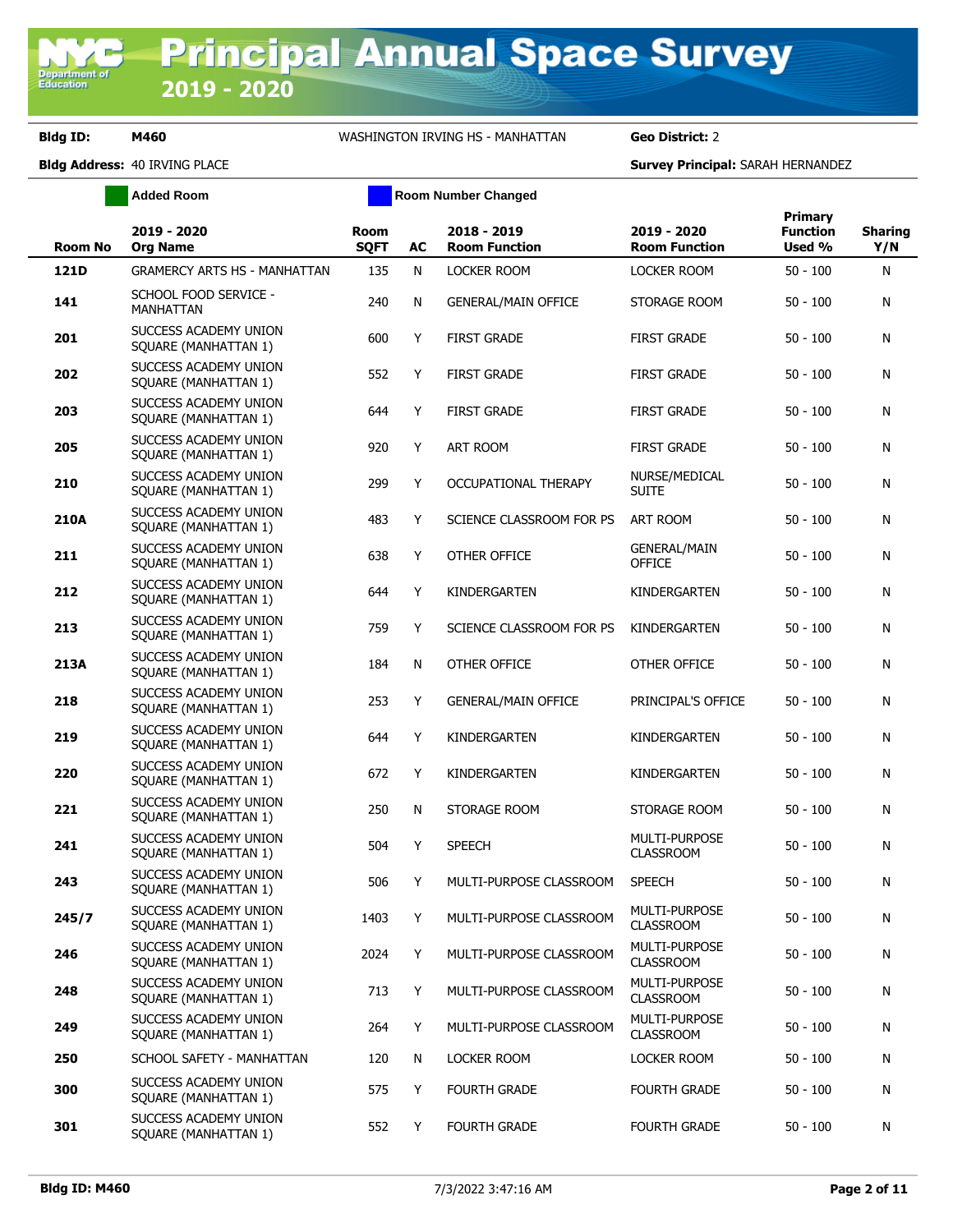|               | <b>Added Room</b>                                      |                            | <b>Room Number Changed</b> |                                                |                                     |                                      |                       |
|---------------|--------------------------------------------------------|----------------------------|----------------------------|------------------------------------------------|-------------------------------------|--------------------------------------|-----------------------|
| Room No       | 2019 - 2020<br><b>Org Name</b>                         | <b>Room</b><br><b>SQFT</b> | AC                         | 2018 - 2019<br><b>Room Function</b>            | 2019 - 2020<br><b>Room Function</b> | Primary<br><b>Function</b><br>Used % | <b>Sharing</b><br>Y/N |
| 302           | SUCCESS ACADEMY UNION<br>SQUARE (MANHATTAN 1)          | 720                        | Y                          | <b>FOURTH GRADE</b>                            | <b>FOURTH GRADE</b>                 | $50 - 100$                           | N                     |
| 302B          | SUCCESS ACADEMY UNION<br>SQUARE (MANHATTAN 1)          | 144                        | Y                          | PRINCIPAL'S OFFICE                             | OTHER OFFICE                        | $50 - 100$                           | N                     |
| 303           | SUCCESS ACADEMY UNION<br>SQUARE (MANHATTAN 1)          | 644                        | Y                          | THIRD GRADE                                    | THIRD GRADE                         | $50 - 100$                           | N                     |
| 304           | SUCCESS ACADEMY UNION<br>SQUARE (MANHATTAN 1)          | 672                        | Y                          | THIRD GRADE                                    | THIRD GRADE                         | $50 - 100$                           | Ν                     |
| 305           | SUCCESS ACADEMY UNION<br>SQUARE (MANHATTAN 1)          | 600                        | Y                          | <b>FOURTH GRADE</b>                            | <b>FOURTH GRADE</b>                 | $50 - 100$                           | N                     |
| 310           | SUCCESS ACADEMY UNION<br>SQUARE (MANHATTAN 1)          | 192                        | N                          | STORAGE ROOM                                   | STORAGE ROOM                        | $50 - 100$                           | Ν                     |
| 312           | SUCCESS ACADEMY UNION<br>SQUARE (MANHATTAN 1)          | 368                        | Y                          | OTHER OFFICE                                   | OTHER OFFICE                        | $50 - 100$                           | N                     |
| 314           | SUCCESS ACADEMY UNION<br>SQUARE (MANHATTAN 1)          | 920                        | Y                          | THIRD GRADE                                    | THIRD GRADE                         | 50 - 100                             | Ν                     |
| 315           | SUCCESS ACADEMY UNION<br>SQUARE (MANHATTAN 1)          | 588                        | Y                          | THIRD GRADE                                    | THIRD GRADE                         | $50 - 100$                           | N                     |
| 316           | SUCCESS ACADEMY UNION<br>SQUARE (MANHATTAN 1)          | 644                        | Y                          | <b>MUSIC ROOM</b>                              | SCIENCE CLASSROOM<br>FOR PS         | $50 - 100$                           | Ν                     |
| 317           | SUCCESS ACADEMY UNION<br>SQUARE (MANHATTAN 1)          | 552                        | Y                          | <b>FUNDED - OTHER</b>                          | SCIENCE CLASSROOM<br>FOR PS         | $50 - 100$                           | N                     |
| 318           | SUCCESS ACADEMY UNION<br>SQUARE (MANHATTAN 1)          | 897                        | Y                          | SCIENCE CLASSROOM FOR PS                       | SCIENCE CLASSROOM<br>FOR PS         | $50 - 100$                           | N                     |
| 323           | SUCCESS ACADEMY UNION<br>SQUARE (MANHATTAN 1)          | 276                        | Y                          | <b>GENERAL/MAIN OFFICE</b>                     | OTHER OFFICE                        | $50 - 100$                           | Ν                     |
| 324           | SUCCESS ACADEMY UNION<br>SQUARE (MANHATTAN 1)          | 880                        | Y                          | <b>SECOND GRADE</b>                            | <b>SECOND GRADE</b>                 | $50 - 100$                           | N                     |
| 325           | SUCCESS ACADEMY UNION<br>SQUARE (MANHATTAN 1)          | 704                        | Y                          | <b>SECOND GRADE</b>                            | <b>SECOND GRADE</b>                 | 50 - 100                             | N                     |
| 325A          | SUCCESS ACADEMY UNION<br>SQUARE (MANHATTAN 1)          | 220                        | Y                          | OCCUPATIONAL THERAPY                           | AP'S OFFICE                         | 50 - 100                             | N                     |
| 328           | SUCCESS ACADEMY UNION<br>SQUARE (MANHATTAN 1)          | 920                        | Y                          | <b>SECOND GRADE</b>                            | <b>SECOND GRADE</b>                 | 50 - 100                             | Ν                     |
| 329           | SUCCESS ACADEMY UNION<br>SQUARE (MANHATTAN 1)          | 575                        | Y                          | <b>SECOND GRADE</b>                            | <b>SECOND GRADE</b>                 | $50 - 100$                           | N                     |
| 341E          | THE HIGH SCHOOL FOR LANGUAGE<br>AND DIPLOMACY          | 322                        | N                          | OTHER OFFICE                                   | OTHER OFFICE                        | $50 - 100$                           | N                     |
| 341W          | <b>ACADEMY FOR SOFTWARE</b><br>ENGINEERING - MANHATTAN | 648                        | N                          | <b>RESOURCE ROOM</b>                           | REGULAR CLASSROOM                   | $50 - 100$                           | N                     |
| <b>345ABC</b> | <b>GRAMERCY ARTS HS - MANHATTAN</b>                    | 1012                       | N                          | <b>SBST</b>                                    | <b>SBST</b>                         | $50 - 100$                           | N                     |
| 346           | ACADEMY FOR SOFTWARE<br>ENGINEERING - MANHATTAN        | 667                        | Y                          | <b>CONFERENCE ROOM</b>                         | <b>CONFERENCE ROOM</b>              | $50 - 100$                           | N                     |
| 347           | <b>GRAMERCY ARTS HS - MANHATTAN</b>                    | 345                        | Y                          | OTHER OFFICE                                   | OTHER OFFICE                        | $50 - 100$                           | N                     |
| 348           | <b>GRAMERCY ARTS HS - MANHATTAN</b>                    | 322                        | Y                          | <b>REGULAR CLASSROOM - HS</b><br><b>GRADES</b> | REGULAR CLASSROOM<br>- HS GRADES    | $50 - 100$                           | N                     |
| 349           | <b>GRAMERCY ARTS HS - MANHATTAN</b>                    | 624                        | Y                          | REGULAR CLASSROOM - HS<br><b>GRADES</b>        | REGULAR CLASSROOM<br>- HS GRADES    | $50 - 100$                           | N                     |
| 350           | <b>GRAMERCY ARTS HS - MANHATTAN</b>                    | 132                        | N                          | <b>SBST</b>                                    | <b>SBST</b>                         | $50 - 100$                           | N                     |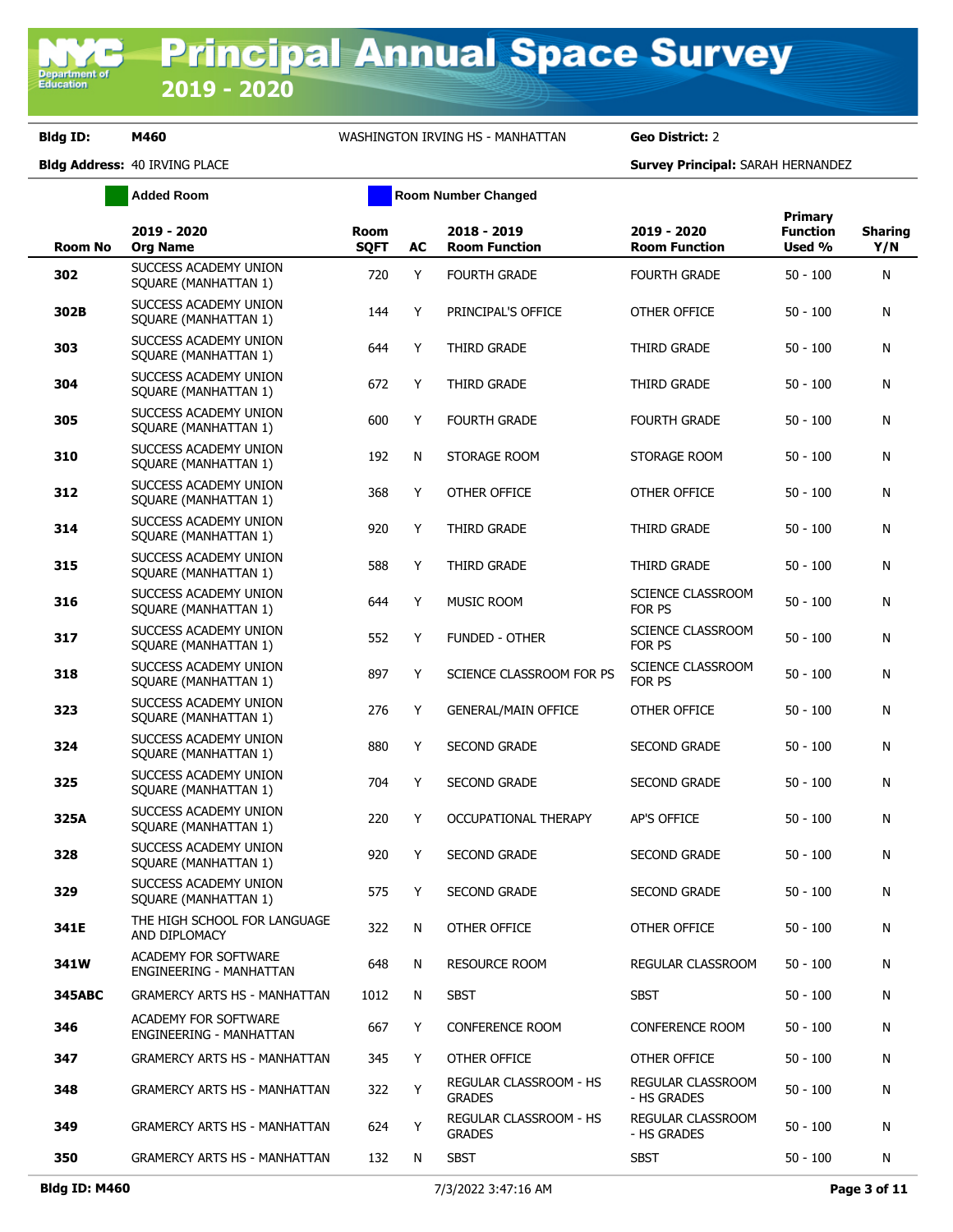|         | <b>Added Room</b>                                              |                            |    | <b>Room Number Changed</b>          |                                           |                                             |                       |
|---------|----------------------------------------------------------------|----------------------------|----|-------------------------------------|-------------------------------------------|---------------------------------------------|-----------------------|
| Room No | 2019 - 2020<br><b>Org Name</b>                                 | <b>Room</b><br><b>SQFT</b> | AC | 2018 - 2019<br><b>Room Function</b> | 2019 - 2020<br><b>Room Function</b>       | <b>Primary</b><br><b>Function</b><br>Used % | <b>Sharing</b><br>Y/N |
| 400     | SCHOOL FOOD SERVICE -<br><b>MANHATTAN</b>                      | 408                        | N  | STORAGE ROOM                        | <b>KITCHEN</b>                            | $50 - 100$                                  | N                     |
| 401     | <b>GRAMERCY ARTS HS - MANHATTAN</b>                            | 7350                       | N  | STUDENT CAFETERIA                   | STUDENT CAFETERIA                         | $50 - 100$                                  | Ν                     |
| 405     | SCHOOL FOOD SERVICE -<br>MANHATTAN                             | 460                        | N  | STORAGE ROOM                        | STORAGE ROOM                              | $50 - 100$                                  | Ν                     |
| 407     | ACADEMY FOR SOFTWARE<br>ENGINEERING - MANHATTAN                | 736                        | Y  | REGULAR CLASSROOM                   | REGULAR CLASSROOM                         | $50 - 100$                                  | Ν                     |
| 407A    | <b>ACADEMY FOR SOFTWARE</b><br>ENGINEERING - MANHATTAN         | 304                        | N  | OTHER OFFICE                        | OTHER OFFICE                              | $50 - 100$                                  | Ν                     |
| 408     | ACADEMY FOR SOFTWARE<br>ENGINEERING - MANHATTAN                | 704                        | Y  | REGULAR CLASSROOM                   | REGULAR CLASSROOM                         | $50 - 100$                                  | Ν                     |
| 411     | <b>ACADEMY FOR SOFTWARE</b><br>ENGINEERING - MANHATTAN         | 621                        | Y  | REGULAR CLASSROOM                   | REGULAR CLASSROOM                         | $50 - 100$                                  | Ν                     |
| 412     | ACADEMY FOR SOFTWARE<br>ENGINEERING - MANHATTAN                | 198                        | Y  | OTHER OFFICE                        | AP'S OFFICE                               | $50 - 100$                                  | Ν                     |
| 413     | <b>ACADEMY FOR SOFTWARE</b><br>ENGINEERING - MANHATTAN         | 644                        | Y  | <b>REGULAR CLASSROOM</b>            | REGULAR CLASSROOM                         | $50 - 100$                                  | N                     |
| 414     | ACADEMY FOR SOFTWARE<br>ENGINEERING - MANHATTAN                | 1026                       | Y  | <b>REGULAR CLASSROOM</b>            | <b>TEACHER'S ROOM</b>                     | $50 - 100$                                  | Ν                     |
| 419     | ACADEMY FOR SOFTWARE<br>ENGINEERING - MANHATTAN                | 552                        | Y  | <b>TEACHER'S ROOM</b>               | <b>REGULAR CLASSROOM</b>                  | $50 - 100$                                  | N                     |
| 420     | ACADEMY FOR SOFTWARE<br>ENGINEERING - MANHATTAN                | 345                        | Y  | PRINCIPAL'S OFFICE                  | PRINCIPAL'S OFFICE                        | $50 - 100$                                  | Ν                     |
| 422     | ACADEMY FOR SOFTWARE<br>ENGINEERING - MANHATTAN                | 1104                       | N  | <b>GENERAL/MAIN OFFICE</b>          | <b>GENERAL/MAIN</b><br><b>OFFICE</b>      | $50 - 100$                                  | N                     |
| 423     | ACADEMY FOR SOFTWARE<br>ENGINEERING - MANHATTAN                | 1032                       | Y  | <b>COMPUTER LAB</b>                 | <b>COMPUTER LAB</b>                       | $50 - 100$                                  | Ν                     |
| 424     | ACADEMY FOR SOFTWARE<br>ENGINEERING - MANHATTAN                | 713                        | Y  | REGULAR CLASSROOM                   | REGULAR CLASSROOM                         | $50 - 100$                                  | Ν                     |
| 424A    | ACADEMY FOR SOFTWARE<br>ENGINEERING - MANHATTAN                | 552                        | Y  | SOCIAL WORKER/COUNSELOR             | <b>SOCIAL</b><br>WORKER/COUNSELOR         | $50 - 100$                                  | Ν                     |
| 501     | UNION SOUARE ACADEMY FOR<br><b>HEALTH SCIENCES - MANHATTAN</b> | 598                        | Y  | <b>GENERAL/MAIN OFFICE</b>          | <b>GENERAL/MAIN</b><br><b>OFFICE</b>      | $50 - 100$                                  | N                     |
| 502     | UNION SOUARE ACADEMY FOR<br>HEALTH SCIENCES - MANHATTAN        | 550                        | Y  | REGULAR CLASSROOM                   | REGULAR CLASSROOM                         | 50 - 100                                    | N                     |
| 503A    | UNION SQUARE ACADEMY FOR<br>HEALTH SCIENCES - MANHATTAN        | 920                        | Y  | REGULAR CLASSROOM                   | REGULAR CLASSROOM                         | $50 - 100$                                  | N                     |
| 503B    | UNION SQUARE ACADEMY FOR<br>HEALTH SCIENCES - MANHATTAN        | 575                        | Y  | REGULAR CLASSROOM                   | REGULAR CLASSROOM                         | $50 - 100$                                  | Ν                     |
| 504     | UNION SQUARE ACADEMY FOR<br>HEALTH SCIENCES - MANHATTAN        | 560                        | Y  | REGULAR CLASSROOM                   | REGULAR CLASSROOM                         | $50 - 100$                                  | N                     |
| 505     | <b>GRAMERCY ARTS HS - MANHATTAN</b>                            | 432                        | Y  | GENERAL BUILDING SUPPORT            | <b>GENERAL BUILDING</b><br><b>SUPPORT</b> | $50 - 100$                                  | Ν                     |
| 506     | UNION SQUARE ACADEMY FOR<br>HEALTH SCIENCES - MANHATTAN        | 704                        | Y  | FUNDED - OTHER                      | MULTI-PURPOSE<br><b>CLASSROOM</b>         | $50 - 100$                                  | Ν                     |
| 507     | UNION SQUARE ACADEMY FOR<br>HEALTH SCIENCES - MANHATTAN        | 506                        | Y  | OTHER OFFICE                        | OTHER OFFICE                              | $50 - 100$                                  | N                     |
| 507A    | UNION SQUARE ACADEMY FOR<br>HEALTH SCIENCES - MANHATTAN        | 276                        | Y  | PRINCIPAL'S OFFICE                  | PRINCIPAL'S OFFICE                        | $50 - 100$                                  | Ν                     |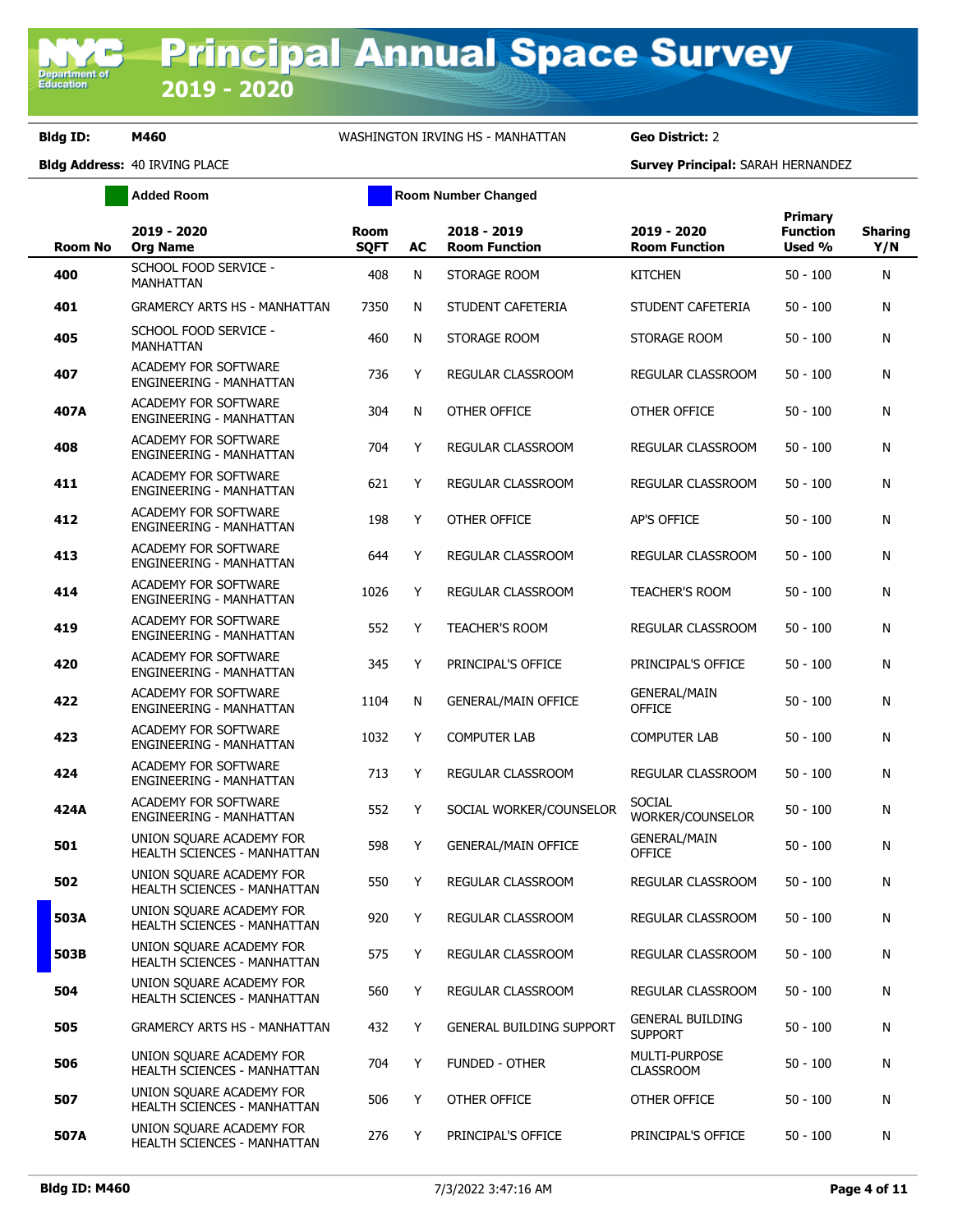**Added Room Room Room Number Changed** 

| Room No | 2019 - 2020<br><b>Org Name</b>                                 | <b>Room</b><br><b>SQFT</b> | AC | 2018 - 2019<br><b>Room Function</b> | 2019 - 2020<br><b>Room Function</b> | Primary<br><b>Function</b><br>Used % | <b>Sharing</b><br>Y/N |
|---------|----------------------------------------------------------------|----------------------------|----|-------------------------------------|-------------------------------------|--------------------------------------|-----------------------|
| 509     | UNION SQUARE ACADEMY FOR<br><b>HEALTH SCIENCES - MANHATTAN</b> | 644                        | Y  | MUSIC ROOM                          | MUSIC ROOM                          | $50 - 100$                           | N                     |
| 510     | UNION SQUARE ACADEMY FOR<br>HEALTH SCIENCES - MANHATTAN        | 621                        | Y  | <b>GUIDANCE OFFICE</b>              | <b>GUIDANCE OFFICE</b>              | 50 - 100                             | N                     |
| 511     | UNION SQUARE ACADEMY FOR<br><b>HEALTH SCIENCES - MANHATTAN</b> | 180                        | N  | OTHER OFFICE                        | <b>DEAN'S OFFICE</b>                | 50 - 100                             | N                     |
| 512     | ACADEMY FOR SOFTWARE<br>ENGINEERING - MANHATTAN                | 644                        | Y  | REGULAR CLASSROOM                   | <b>REGULAR CLASSROOM</b>            | $50 - 100$                           | N                     |
| 513     | <b>ACADEMY FOR SOFTWARE</b><br>ENGINEERING - MANHATTAN         | 190                        | Y  | <b>GUIDANCE OFFICE</b>              | AP'S OFFICE                         | 50 - 100                             | N                     |
| 514     | <b>ACADEMY FOR SOFTWARE</b><br>ENGINEERING - MANHATTAN         | 690                        | Y. | REGULAR CLASSROOM                   | REGULAR CLASSROOM                   | $50 - 100$                           | N                     |
| 515     | <b>ACADEMY FOR SOFTWARE</b><br>ENGINEERING - MANHATTAN         | 644                        | Y  | REGULAR CLASSROOM                   | REGULAR CLASSROOM                   | 50 - 100                             | N                     |
| 519     | <b>ACADEMY FOR SOFTWARE</b><br>ENGINEERING - MANHATTAN         | 782                        | Y  | <b>COMPUTER LAB</b>                 | COMPUTER LAB                        | $50 - 100$                           | N                     |
| 526     | <b>ACADEMY FOR SOFTWARE</b><br>ENGINEERING - MANHATTAN         | 594                        | Y  | REGULAR CLASSROOM                   | REGULAR CLASSROOM                   | 50 - 100                             | N                     |
| 527     | <b>ACADEMY FOR SOFTWARE</b><br>ENGINEERING - MANHATTAN         | 880                        | Y  | <b>COMPUTER LAB</b>                 | <b>COMPUTER LAB</b>                 | 50 - 100                             | N                     |
| 528     | <b>ACADEMY FOR SOFTWARE</b><br>ENGINEERING - MANHATTAN         | 704                        | Y  | REGULAR CLASSROOM                   | REGULAR CLASSROOM                   | 50 - 100                             | N                     |
| 530     | <b>ACADEMY FOR SOFTWARE</b><br>ENGINEERING - MANHATTAN         | 700                        | Y  | REGULAR CLASSROOM                   | REGULAR CLASSROOM                   | $50 - 100$                           | N                     |
| 530A    | <b>ACADEMY FOR SOFTWARE</b><br>ENGINEERING - MANHATTAN         | 700                        | Y  | REGULAR CLASSROOM                   | REGULAR CLASSROOM                   | $50 - 100$                           | N                     |
| 541     | UNION SOUARE ACADEMY FOR<br>HEALTH SCIENCES - MANHATTAN        | 600                        | Y  | REGULAR CLASSROOM                   | REGULAR CLASSROOM                   | $50 - 100$                           | N                     |
| 542     | UNION SOUARE ACADEMY FOR<br>HEALTH SCIENCES - MANHATTAN        | 264                        | N  | STORAGE ROOM                        | STORAGE ROOM                        | 50 - 100                             | N                     |
| 543     | UNION SOUARE ACADEMY FOR<br>HEALTH SCIENCES - MANHATTAN        | 713                        | Y  | REGULAR CLASSROOM                   | REGULAR CLASSROOM                   | 50 - 100                             | N                     |
| 545     | UNION SQUARE ACADEMY FOR<br>HEALTH SCIENCES - MANHATTAN        | 598                        | Y  | REGULAR CLASSROOM                   | REGULAR CLASSROOM                   | $50 - 100$                           | N                     |
| 546     | UNION SQUARE ACADEMY FOR<br>HEALTH SCIENCES - MANHATTAN        | 713                        | Y  | <b>REGULAR CLASSROOM</b>            | <b>REGULAR CLASSROOM</b>            | $50 - 100$                           | N                     |
| 548     | UNION SOUARE ACADEMY FOR<br>HEALTH SCIENCES - MANHATTAN        | 1150                       | Y  | <b>FUNDED - OTHER</b>               | MULTI-PURPOSE<br><b>CLASSROOM</b>   | $50 - 100$                           | N                     |
| 549     | UNION SOUARE ACADEMY FOR<br>HEALTH SCIENCES - MANHATTAN        | 624                        | Y  | <b>REGULAR CLASSROOM</b>            | REGULAR CLASSROOM                   | $50 - 100$                           | N                     |
| 549A    | UNION SQUARE ACADEMY FOR<br>HEALTH SCIENCES - MANHATTAN        | 368                        | Y. | AP'S OFFICE                         | AP'S OFFICE                         | 50 - 100                             | N                     |
| 601     | THE HIGH SCHOOL FOR LANGUAGE<br>AND DIPLOMACY                  | 600                        | Y  | <b>GUIDANCE OFFICE</b>              | <b>GUIDANCE OFFICE</b>              | 50 - 100                             | N                     |
| 601S    | THE HIGH SCHOOL FOR LANGUAGE<br>AND DIPLOMACY                  | 161                        | Y  | <b>GUIDANCE OFFICE</b>              | OTHER OFFICE                        | 50 - 100                             | N                     |
| 602     | THE HIGH SCHOOL FOR LANGUAGE<br>AND DIPLOMACY                  | 552                        | Y  | REGULAR CLASSROOM                   | REGULAR CLASSROOM                   | 50 - 100                             | N                     |
| 603     | THE HIGH SCHOOL FOR LANGUAGE<br>AND DIPLOMACY                  | 644                        | Y  | REGULAR CLASSROOM                   | REGULAR CLASSROOM                   | $50 - 100$                           | N                     |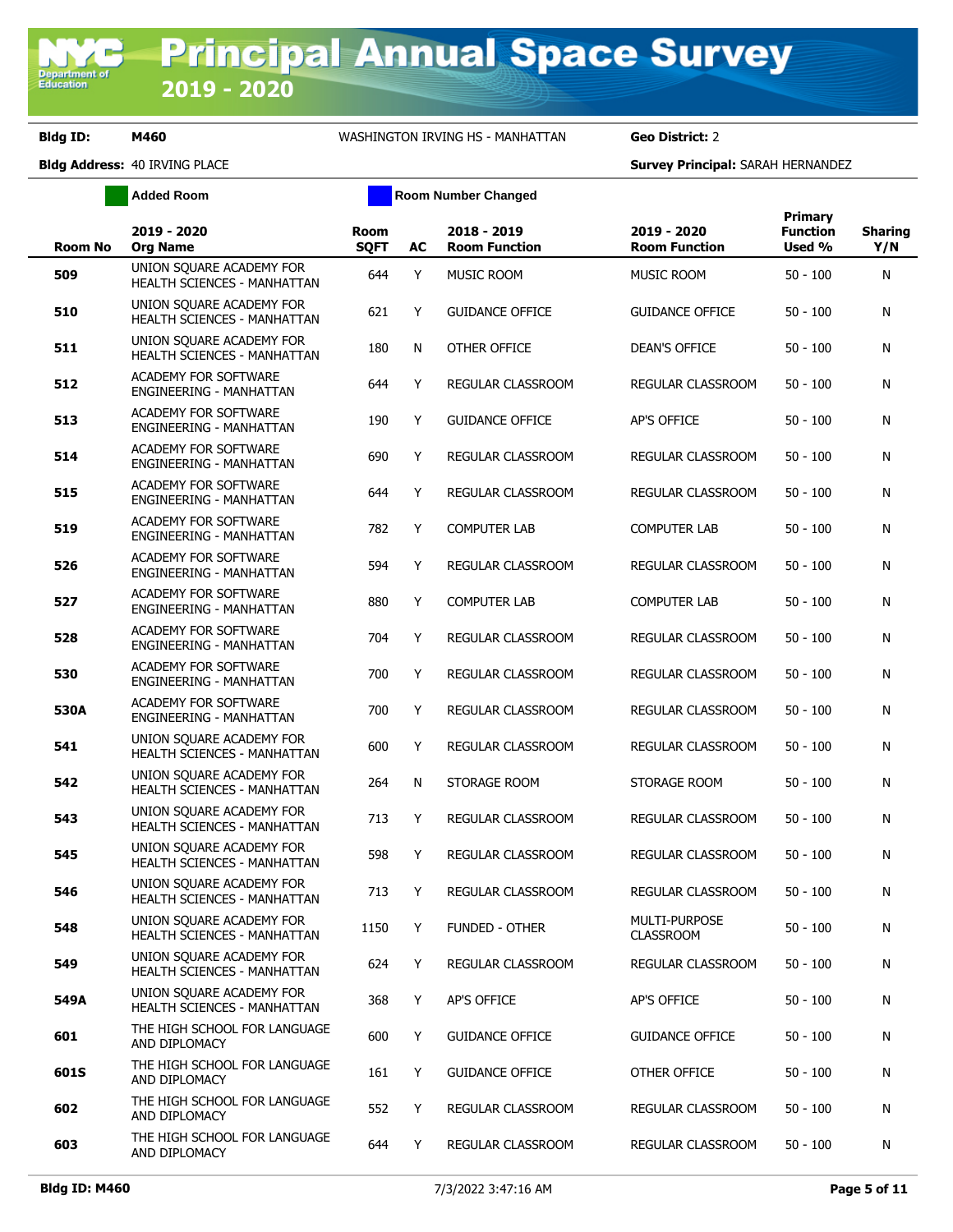**Added Room Room Room Number Changed** 

| Room No | 2019 - 2020<br><b>Org Name</b>                          | Room<br><b>SQFT</b> | AC | 2018 - 2019<br><b>Room Function</b> | 2019 - 2020<br><b>Room Function</b> | Primary<br><b>Function</b><br>Used % | <b>Sharing</b><br>Y/N |
|---------|---------------------------------------------------------|---------------------|----|-------------------------------------|-------------------------------------|--------------------------------------|-----------------------|
| 604     | THE HIGH SCHOOL FOR LANGUAGE<br>AND DIPLOMACY           | 690                 | Y  | REGULAR CLASSROOM                   | REGULAR CLASSROOM                   | $50 - 100$                           | N                     |
| 605     | THE HIGH SCHOOL FOR LANGUAGE<br>AND DIPLOMACY           | 588                 | Y  | REGULAR CLASSROOM                   | REGULAR CLASSROOM                   | $50 - 100$                           | N                     |
| 606     | THE HIGH SCHOOL FOR LANGUAGE<br>AND DIPLOMACY           | 696                 | Y  | REGULAR CLASSROOM                   | REGULAR CLASSROOM                   | $50 - 100$                           | N                     |
| 607     | THE HIGH SCHOOL FOR LANGUAGE<br>AND DIPLOMACY           | 161                 | N  | STORAGE ROOM                        | STORAGE ROOM                        | $50 - 100$                           | N                     |
| 610     | THE HIGH SCHOOL FOR LANGUAGE<br>AND DIPLOMACY           | 567                 | Y  | REGULAR CLASSROOM                   | <b>REGULAR CLASSROOM</b>            | 50 - 100                             | N                     |
| 614     | THE HIGH SCHOOL FOR LANGUAGE<br>AND DIPLOMACY           | 759                 | Y  | ART ROOM                            | ART ROOM                            | 50 - 100                             | N                     |
| 616     | THE HIGH SCHOOL FOR LANGUAGE<br>AND DIPLOMACY           | 119                 | N  | STORAGE ROOM                        | STORAGE ROOM                        | $50 - 100$                           | N                     |
| 617     | THE HIGH SCHOOL FOR LANGUAGE<br>AND DIPLOMACY           | 609                 | Y  | REGULAR CLASSROOM                   | REGULAR CLASSROOM                   | $50 - 100$                           | N                     |
| 618     | THE HIGH SCHOOL FOR LANGUAGE<br>AND DIPLOMACY           | 209                 | N  | AP'S OFFICE                         | <b>AP'S OFFICE</b>                  | $50 - 100$                           | N                     |
| 619     | THE HIGH SCHOOL FOR LANGUAGE<br>AND DIPLOMACY           | 667                 | Y  | REGULAR CLASSROOM                   | REGULAR CLASSROOM                   | $50 - 100$                           | N                     |
| 620     | THE HIGH SCHOOL FOR LANGUAGE<br>AND DIPLOMACY           | 200                 | Y  | <b>AP'S OFFICE</b>                  | AP'S OFFICE                         | $50 - 100$                           | N                     |
| 621     | THE HIGH SCHOOL FOR LANGUAGE<br>AND DIPLOMACY           | 609                 | Y  | REGULAR CLASSROOM                   | REGULAR CLASSROOM                   | $50 - 100$                           | N                     |
| 622     | THE HIGH SCHOOL FOR LANGUAGE<br>AND DIPLOMACY           | 598                 | Y  | REGULAR CLASSROOM                   | REGULAR CLASSROOM                   | $50 - 100$                           | N                     |
| 625     | THE HIGH SCHOOL FOR LANGUAGE<br>AND DIPLOMACY           | 80                  | N  | STORAGE ROOM                        | STORAGE ROOM                        | 50 - 100                             | N                     |
| 626     | THE HIGH SCHOOL FOR LANGUAGE<br>AND DIPLOMACY           | 230                 | Y  | PRINCIPAL'S OFFICE                  | PRINCIPAL'S OFFICE                  | $50 - 100$                           | N                     |
| 627     | THE HIGH SCHOOL FOR LANGUAGE<br>AND DIPLOMACY           | 92                  | N  | STORAGE ROOM                        | STORAGE ROOM                        | $50 - 100$                           | N                     |
| 632     | THE HIGH SCHOOL FOR LANGUAGE<br>AND DIPLOMACY           | 77                  | N  | OTHER OFFICE                        | OTHER OFFICE                        | $50 - 100$                           | N                     |
| 634     | THE HIGH SCHOOL FOR LANGUAGE<br>AND DIPLOMACY           | 1056                | Y  | <b>COURT ROOM</b>                   | <b>COURT ROOM</b>                   | $50 - 100$                           | N                     |
| 635     | THE HIGH SCHOOL FOR LANGUAGE<br>AND DIPLOMACY           | 874                 | Y  | REGULAR CLASSROOM                   | REGULAR CLASSROOM                   | $50 - 100$                           | N                     |
| 636     | THE HIGH SCHOOL FOR LANGUAGE<br>AND DIPLOMACY           | 368                 | Y  | <b>TEACHER'S ROOM</b>               | <b>TEACHER'S ROOM</b>               | $50 - 100$                           | N                     |
| 638     | THE HIGH SCHOOL FOR LANGUAGE<br>AND DIPLOMACY           | 728                 | Y  | REGULAR CLASSROOM                   | REGULAR CLASSROOM                   | $50 - 100$                           | N                     |
| 639     | THE HIGH SCHOOL FOR LANGUAGE<br>AND DIPLOMACY           | 616                 | Y  | <b>REGULAR CLASSROOM</b>            | REGULAR CLASSROOM                   | $50 - 100$                           | N                     |
| 641     | THE HIGH SCHOOL FOR LANGUAGE<br>AND DIPLOMACY           | 624                 | Y  | REGULAR CLASSROOM                   | REGULAR CLASSROOM                   | $50 - 100$                           | N                     |
| 642     | THE HIGH SCHOOL FOR LANGUAGE<br>AND DIPLOMACY           | 225                 | Y  | ATTENDANCE OFFICE                   | OTHER OFFICE                        | $50 - 100$                           | N                     |
| 643     | UNION SQUARE ACADEMY FOR<br>HEALTH SCIENCES - MANHATTAN | 368                 | Y  | OTHER OFFICE                        | OTHER OFFICE                        | $50 - 100$                           | N                     |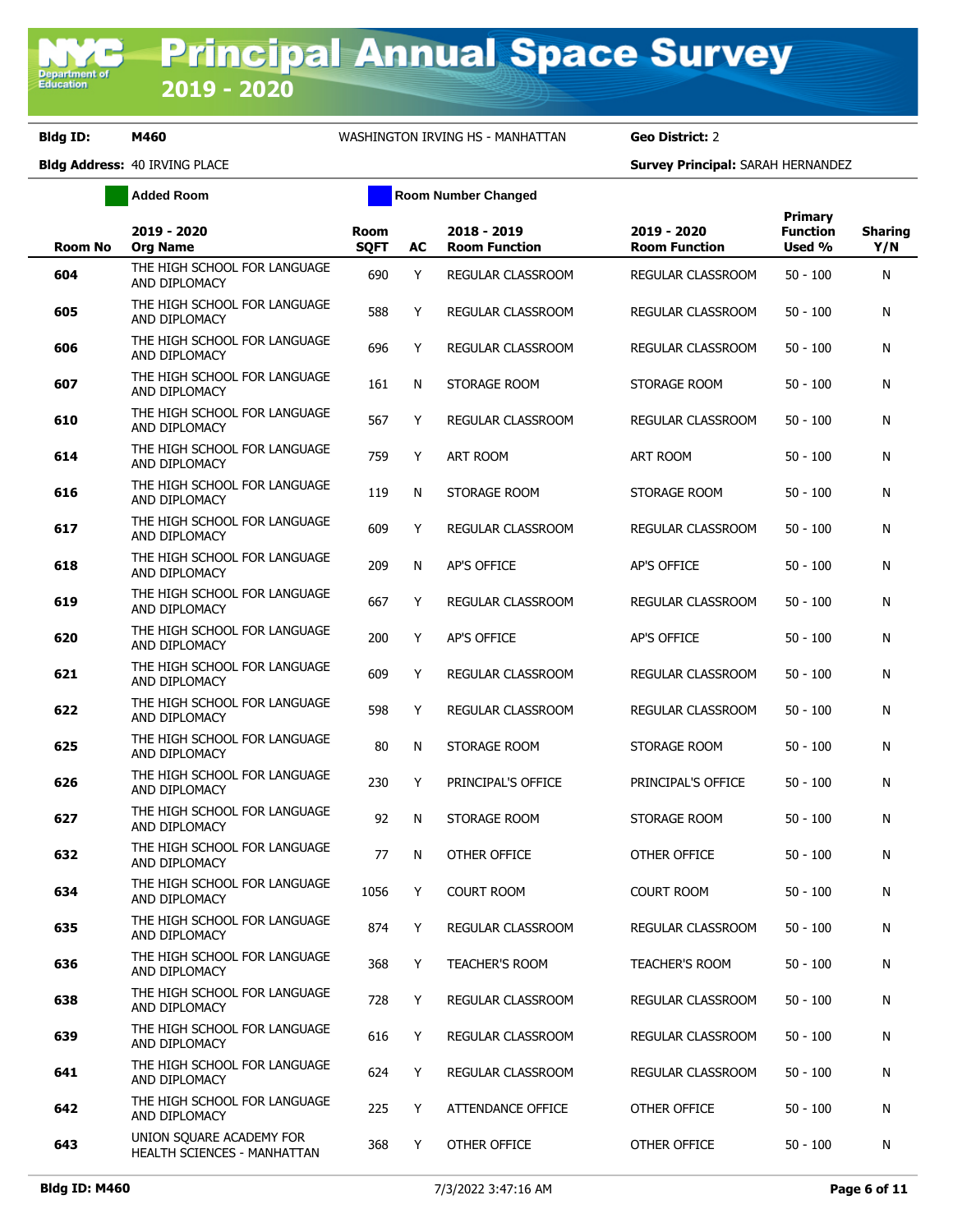**Added Room Room Room Number Changed** 

| <b>Room No</b> | 2019 - 2020<br><b>Org Name</b>                                 | Room<br><b>SQFT</b> | AC | 2018 - 2019<br><b>Room Function</b> | 2019 - 2020<br><b>Room Function</b> | Primary<br><b>Function</b><br>Used % | <b>Sharing</b><br>Y/N |
|----------------|----------------------------------------------------------------|---------------------|----|-------------------------------------|-------------------------------------|--------------------------------------|-----------------------|
| 644            | THE HIGH SCHOOL FOR LANGUAGE<br>AND DIPLOMACY                  | 368                 | N  | DEAN'S OFFICE                       | DEAN'S OFFICE                       | $50 - 100$                           | N                     |
| 645            | UNION SQUARE ACADEMY FOR<br>HEALTH SCIENCES - MANHATTAN        | 966                 | Y  | REGULAR CLASSROOM                   | REGULAR CLASSROOM                   | $50 - 100$                           | N                     |
| 646            | UNION SQUARE ACADEMY FOR<br>HEALTH SCIENCES - MANHATTAN        | 621                 | Y  | REGULAR CLASSROOM                   | REGULAR CLASSROOM                   | $50 - 100$                           | N                     |
| 648            | UNION SQUARE ACADEMY FOR<br>HEALTH SCIENCES - MANHATTAN        | 598                 | Y  | REGULAR CLASSROOM                   | REGULAR CLASSROOM                   | $50 - 100$                           | N                     |
| 649            | UNION SQUARE ACADEMY FOR<br><b>HEALTH SCIENCES - MANHATTAN</b> | 989                 | Y  | REGULAR CLASSROOM                   | REGULAR CLASSROOM                   | $50 - 100$                           | N                     |
| 650            | UNION SQUARE ACADEMY FOR<br>HEALTH SCIENCES - MANHATTAN        | 345                 | Y  | AP'S OFFICE                         | AP'S OFFICE                         | $50 - 100$                           | N                     |
| 701            | <b>GRAMERCY ARTS HS - MANHATTAN</b>                            | 575                 | Y  | REGULAR CLASSROOM                   | REGULAR CLASSROOM                   | $50 - 100$                           | N                     |
| 702            | <b>GRAMERCY ARTS HS - MANHATTAN</b>                            | 575                 | Y  | REGULAR CLASSROOM                   | REGULAR CLASSROOM                   | $50 - 100$                           | N                     |
| 703            | <b>GRAMERCY ARTS HS - MANHATTAN</b>                            | 273                 | Y  | <b>TEACHER'S ROOM</b>               | <b>TEACHER'S ROOM</b>               | $50 - 100$                           | N                     |
| 704            | <b>GRAMERCY ARTS HS - MANHATTAN</b>                            | 180                 | Y  | <b>RESOURCE ROOM</b>                | OTHER OFFICE                        | $50 - 100$                           | N                     |
| 705            | <b>GRAMERCY ARTS HS - MANHATTAN</b>                            | 648                 | Y  | REGULAR CLASSROOM                   | <b>REGULAR CLASSROOM</b>            | $50 - 100$                           | N                     |
| 706            | <b>GRAMERCY ARTS HS - MANHATTAN</b>                            | 759                 | Y  | THEATRE ARTS/DRAMA                  | <b>THEATRE</b><br>ARTS/DRAMA        | $50 - 100$                           | N                     |
| 706A           | <b>GRAMERCY ARTS HS - MANHATTAN</b>                            | 345                 | Y  | <b>DEAN'S OFFICE</b>                | AP'S OFFICE                         | $50 - 100$                           | N                     |
| 707            | <b>GRAMERCY ARTS HS - MANHATTAN</b>                            | 672                 | Y  | REGULAR CLASSROOM                   | REGULAR CLASSROOM                   | $50 - 100$                           | N                     |
| 708            | <b>GRAMERCY ARTS HS - MANHATTAN</b>                            | 207                 | N  | STORAGE ROOM                        | STORAGE ROOM                        | $50 - 100$                           | N                     |
| 709            | <b>GRAMERCY ARTS HS - MANHATTAN</b>                            | 54                  | N  | <b>GENERAL BUILDING SUPPORT</b>     | STORAGE ROOM                        | $50 - 100$                           | N                     |
| 711            | <b>GRAMERCY ARTS HS - MANHATTAN</b>                            | 644                 | Y  | REGULAR CLASSROOM                   | REGULAR CLASSROOM                   | $50 - 100$                           | N                     |
| 715            | <b>GRAMERCY ARTS HS - MANHATTAN</b>                            | 736                 | Y  | REGULAR CLASSROOM                   | REGULAR CLASSROOM                   | $50 - 100$                           | N                     |
| 716            | <b>GRAMERCY ARTS HS - MANHATTAN</b>                            | 153                 | N  | DEAN'S OFFICE                       | DEAN'S OFFICE                       | $50 - 100$                           | N                     |
| 717            | <b>GRAMERCY ARTS HS - MANHATTAN</b>                            | 667                 | Y  | <b>REGULAR CLASSROOM</b>            | REGULAR CLASSROOM                   | $50 - 100$                           | N                     |
| 718            | <b>GRAMERCY ARTS HS - MANHATTAN</b>                            | 190                 | Y  | <b>GUIDANCE OFFICE</b>              | <b>GUIDANCE OFFICE</b>              | $50 - 100$                           | N                     |
| 719            | <b>GRAMERCY ARTS HS - MANHATTAN</b>                            | 667                 | Y  | REGULAR CLASSROOM                   | REGULAR CLASSROOM                   | $50 - 100$                           | N                     |
| 720            | <b>GRAMERCY ARTS HS - MANHATTAN</b>                            | 190                 | Y  | <b>GUIDANCE OFFICE</b>              | <b>GUIDANCE OFFICE</b>              | $50 - 100$                           | N                     |
| 721            | <b>GRAMERCY ARTS HS - MANHATTAN</b>                            | 207                 | Y  | <b>REGULAR CLASSROOM</b>            | REGULAR CLASSROOM                   | $50 - 100$                           | N                     |
| 722            | <b>GRAMERCY ARTS HS - MANHATTAN</b>                            | 600                 | Y  | REGULAR CLASSROOM                   | REGULAR CLASSROOM                   | $50 - 100$                           | N                     |
| 723            | <b>GRAMERCY ARTS HS - MANHATTAN</b>                            | 48                  | N  | <b>GENERAL BUILDING SUPPORT</b>     | STORAGE ROOM                        | $50 - 100$                           | N                     |
| 724            | <b>GRAMERCY ARTS HS - MANHATTAN</b>                            | 700                 | Y  | <b>GENERAL/MAIN OFFICE</b>          | GENERAL/MAIN<br>OFFICE              | $50 - 100$                           | N                     |
| 725            | <b>GRAMERCY ARTS HS - MANHATTAN</b>                            | 144                 | N  | <b>GENERAL BUILDING SUPPORT</b>     | STORAGE ROOM                        | $50 - 100$                           | N                     |
| 729            | <b>GRAMERCY ARTS HS - MANHATTAN</b>                            | 115                 | N  | STORAGE ROOM                        | AP'S OFFICE                         | $50 - 100$                           | N                     |
| 730            | <b>GRAMERCY ARTS HS - MANHATTAN</b>                            | 525                 | Y  | REGULAR CLASSROOM                   | REGULAR CLASSROOM                   | 50 - 100                             | N                     |
| 731            | <b>GRAMERCY ARTS HS - MANHATTAN</b>                            | 989                 | N  | <b>SCIENCE LAB</b>                  | REGULAR CLASSROOM                   | $50 - 100$                           | N                     |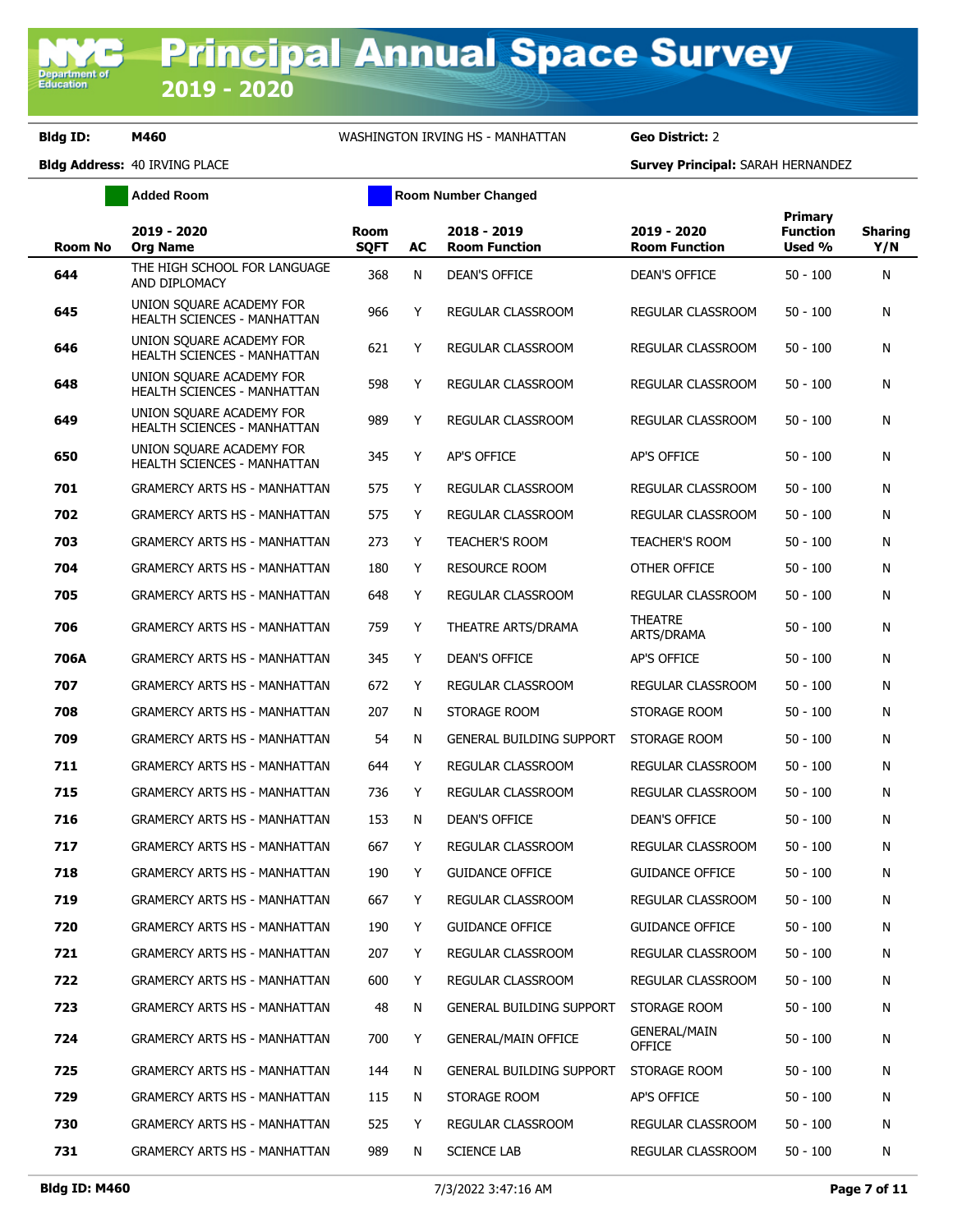**Added Room Room Room Number Changed** 

| <b>Room No</b> | 2019 - 2020<br><b>Org Name</b>                 | <b>Room</b><br><b>SQFT</b> | AC | 2018 - 2019<br><b>Room Function</b>     | 2019 - 2020<br><b>Room Function</b> | <b>Primary</b><br><b>Function</b><br>Used % | <b>Sharing</b><br>Y/N |
|----------------|------------------------------------------------|----------------------------|----|-----------------------------------------|-------------------------------------|---------------------------------------------|-----------------------|
| 733            | <b>GRAMERCY ARTS HS - MANHATTAN</b>            | 506                        | Y  | REGULAR CLASSROOM                       | REGULAR CLASSROOM                   | $50 - 100$                                  | N                     |
| 735            | <b>GRAMERCY ARTS HS - MANHATTAN</b>            | 322                        | N  | REGULAR CLASSROOM - HS<br><b>GRADES</b> | <b>RESOURCE ROOM</b>                | $50 - 100$                                  | N                     |
| 737            | <b>GRAMERCY ARTS HS - MANHATTAN</b>            | 1075                       | N  | <b>SCIENCE LAB</b>                      | REGULAR CLASSROOM                   | $50 - 100$                                  | N                     |
| 737A           | <b>GRAMERCY ARTS HS - MANHATTAN</b>            | 432                        | N  | UNDER CONSTRUCTION                      | STORAGE ROOM                        | $50 - 100$                                  | N                     |
| 741            | <b>GRAMERCY ARTS HS - MANHATTAN</b>            | 600                        | Y  | <b>REGULAR CLASSROOM</b>                | REGULAR CLASSROOM                   | $50 - 100$                                  | N                     |
| 741A           | <b>GRAMERCY ARTS HS - MANHATTAN</b>            | 408                        | Y  | AP'S OFFICE                             | OTHER OFFICE                        | $50 - 100$                                  | N                     |
| 745            | <b>GRAMERCY ARTS HS - MANHATTAN</b>            | 966                        | Y  | ART ROOM                                | <b>THEATRE</b><br>ARTS/DRAMA        | $50 - 100$                                  | N                     |
| 746            | <b>GRAMERCY ARTS HS - MANHATTAN</b>            | 621                        | Y  | REGULAR CLASSROOM                       | REGULAR CLASSROOM                   | $50 - 100$                                  | N                     |
| 748            | <b>GRAMERCY ARTS HS - MANHATTAN</b>            | 920                        | Y  | REGULAR CLASSROOM                       | ART ROOM                            | $50 - 100$                                  | N                     |
| 749            | <b>GRAMERCY ARTS HS - MANHATTAN</b>            | 989                        | Y  | ART ROOM                                | ART ROOM                            | $50 - 100$                                  | N                     |
| 801            | INT'L HS AT UNION SQUARE -<br>MANHATTAN        | 624                        | Y  | REGULAR CLASSROOM                       | REGULAR CLASSROOM                   | $50 - 100$                                  | N                     |
| 802            | INT'L HS AT UNION SQUARE -<br>MANHATTAN        | 550                        | Y  | REGULAR CLASSROOM                       | REGULAR CLASSROOM                   | $50 - 100$                                  | N                     |
| 804            | <b>GRAMERCY ARTS HS - MANHATTAN</b>            | 1320                       | N  | <b>GYMNASIUM</b>                        | <b>GYMNASIUM</b>                    | $50 - 100$                                  | N                     |
| 804A           | <b>GRAMERCY ARTS HS - MANHATTAN</b>            | 1173                       | N  | <b>WEIGHT ROOM</b>                      | <b>WEIGHT ROOM</b>                  | $50 - 100$                                  | N                     |
| 805            | INT'L HS AT UNION SQUARE -<br><b>MANHATTAN</b> | 384                        | Y  | REGULAR CLASSROOM                       | REGULAR CLASSROOM                   | $50 - 100$                                  | N                     |
| 805E           | <b>GRAMERCY ARTS HS - MANHATTAN</b>            | 345                        | N  | <b>LOCKER ROOM</b>                      | <b>LOCKER ROOM</b>                  | $50 - 100$                                  | N                     |
| 806            | <b>GRAMERCY ARTS HS - MANHATTAN</b>            | 288                        | N  | <b>COACH'S OFFICE</b>                   | <b>TEACHER'S ROOM</b>               | $50 - 100$                                  | N                     |
| 810            | INT'L HS AT UNION SQUARE -<br><b>MANHATTAN</b> | 850                        | Y  | REGULAR CLASSROOM                       | REGULAR CLASSROOM                   | $50 - 100$                                  | N                     |
| 811            | INT'L HS AT UNION SQUARE -<br><b>MANHATTAN</b> | 176                        | N  | STORAGE ROOM                            | STORAGE ROOM                        | $50 - 100$                                  | N                     |
| 812            | INT'L HS AT UNION SQUARE -<br><b>MANHATTAN</b> | 667                        | Y  | <b>REGULAR CLASSROOM</b>                | REGULAR CLASSROOM                   | $50 - 100$                                  | N                     |
| 813            | INT'L HS AT UNION SQUARE -<br>MANHATTAN        | 198                        | Y  | AP'S OFFICE                             | <b>AP'S OFFICE</b>                  | $50 - 100$                                  | N                     |
| 814            | INT'L HS AT UNION SQUARE -<br><b>MANHATTAN</b> | 609                        | Y  | REGULAR CLASSROOM                       | REGULAR CLASSROOM                   | $50 - 100$                                  | N                     |
| 815            | INT'L HS AT UNION SOUARE -<br>MANHATTAN        | 189                        | Y  | <b>GUIDANCE OFFICE</b>                  | SPECIAL ED SUPPORT                  | $50 - 100$                                  | N                     |
| 816            | INT'L HS AT UNION SQUARE -<br><b>MANHATTAN</b> | 696                        | Y  | REGULAR CLASSROOM                       | REGULAR CLASSROOM                   | $50 - 100$                                  | N                     |
| 817            | INT'L HS AT UNION SQUARE -<br><b>MANHATTAN</b> | 336                        | Y  | PRINCIPAL'S OFFICE                      | PRINCIPAL'S OFFICE                  | $50 - 100$                                  | N                     |
| 819            | INT'L HS AT UNION SQUARE -<br><b>MANHATTAN</b> | 75                         | N  | STORAGE ROOM                            | STORAGE ROOM                        | $50 - 100$                                  | N                     |
| 820            | INT'L HS AT UNION SQUARE -<br><b>MANHATTAN</b> | 924                        | Y  | REGULAR CLASSROOM                       | REGULAR CLASSROOM                   | $50 - 100$                                  | N                     |
| 821            | INT'L HS AT UNION SQUARE -<br>MANHATTAN        | 169                        | Y  | OTHER OFFICE                            | OTHER OFFICE                        | $50 - 100$                                  | N                     |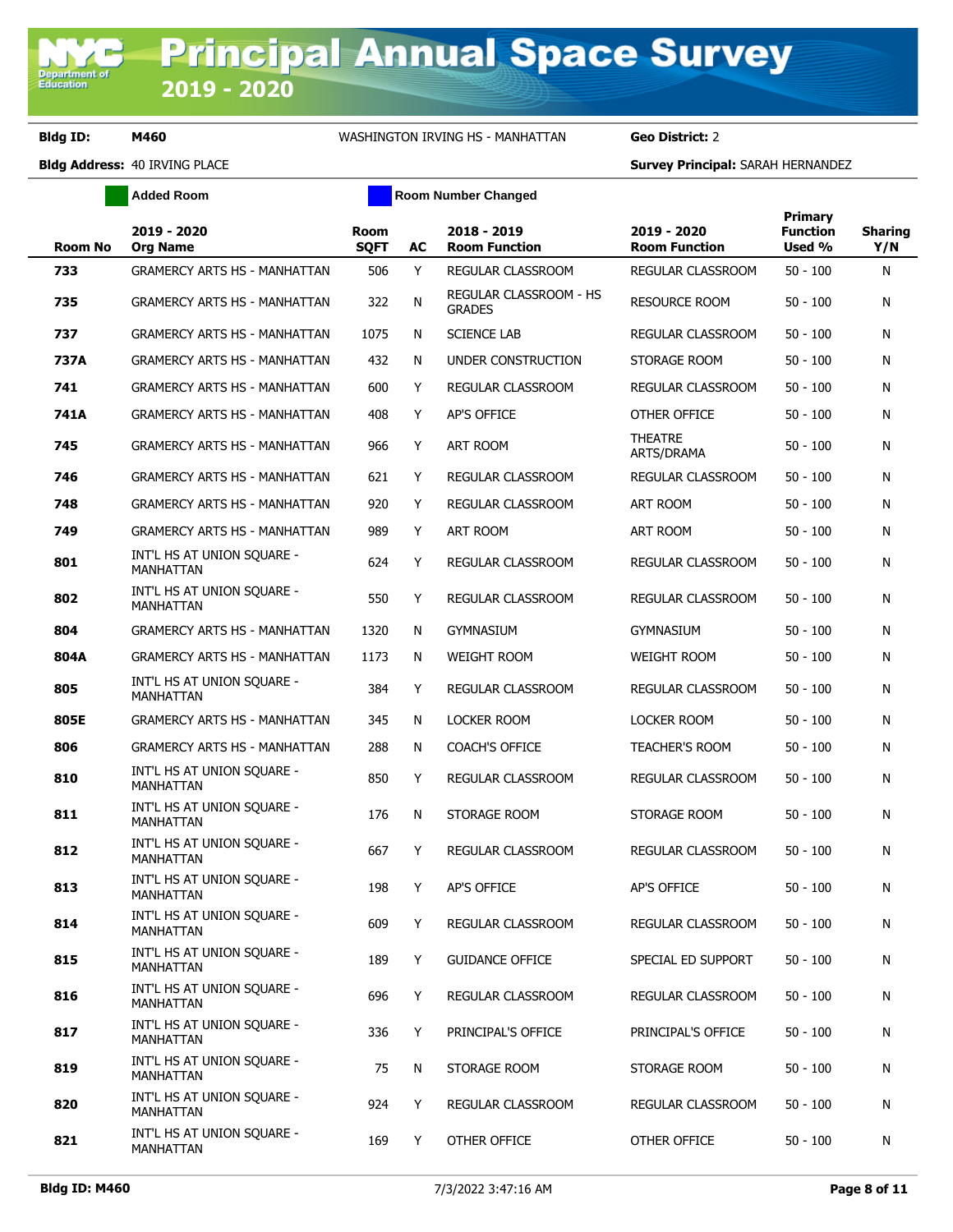**Department of**<br>Education

## **Bldg ID: M460** WASHINGTON IRVING HS - MANHATTAN **Geo District:** 2

|                | <b>Added Room</b>                              |                            |    | <b>Room Number Changed</b>            |                                              |                                             |                       |
|----------------|------------------------------------------------|----------------------------|----|---------------------------------------|----------------------------------------------|---------------------------------------------|-----------------------|
| <b>Room No</b> | 2019 - 2020<br><b>Org Name</b>                 | <b>Room</b><br><b>SQFT</b> | AC | 2018 - 2019<br><b>Room Function</b>   | 2019 - 2020<br><b>Room Function</b>          | <b>Primary</b><br><b>Function</b><br>Used % | <b>Sharing</b><br>Y/N |
| 825            | <b>GRAMERCY ARTS HS - MANHATTAN</b>            | 165                        | N  | <b>COACH'S OFFICE</b>                 | <b>TEACHER'S ROOM</b>                        | $50 - 100$                                  | N                     |
| 826            | <b>GRAMERCY ARTS HS - MANHATTAN</b>            | 3060                       | N  | <b>GYMNASIUM</b>                      | <b>GYMNASIUM</b>                             | $50 - 100$                                  | N                     |
| 838            | <b>GRAMERCY ARTS HS - MANHATTAN</b>            | 575                        | N  | MULTI-PURPOSE NON<br><b>CLASSROOM</b> | <b>MULTI-PURPOSE NON</b><br><b>CLASSROOM</b> | $50 - 100$                                  | N                     |
| 841A           | INT'L HS AT UNION SQUARE -<br>MANHATTAN        | 720                        | Y  | <b>REGULAR CLASSROOM</b>              | REGULAR CLASSROOM                            | $50 - 100$                                  | N                     |
| 841B           | INT'L HS AT UNION SQUARE -<br>MANHATTAN        | 322                        | Υ  | STAFF DEVELOPMENT                     | STAFF DEVELOPMENT                            | $50 - 100$                                  | N                     |
| 842            | INT'L HS AT UNION SQUARE -<br>MANHATTAN        | 256                        | Y  | <b>GUIDANCE OFFICE</b>                | <b>GUIDANCE OFFICE</b>                       | $50 - 100$                                  | N                     |
| 845            | INT'L HS AT UNION SQUARE -<br><b>MANHATTAN</b> | 989                        | Y  | REGULAR CLASSROOM                     | REGULAR CLASSROOM                            | $50 - 100$                                  | N                     |
| 846            | INT'L HS AT UNION SOUARE -<br>MANHATTAN        | 1056                       | Y  | REGULAR CLASSROOM                     | REGULAR CLASSROOM                            | $50 - 100$                                  | N                     |
| 848            | INT'L HS AT UNION SQUARE -<br>MANHATTAN        | 667                        | Y  | REGULAR CLASSROOM                     | REGULAR CLASSROOM                            | $50 - 100$                                  | N                     |
| 849            | INT'L HS AT UNION SOUARE -<br>MANHATTAN        | 1032                       | Y  | <b>GENERAL/MAIN OFFICE</b>            | <b>GENERAL/MAIN</b><br><b>OFFICE</b>         | $50 - 100$                                  | N                     |
| 941            | INT'L HS AT UNION SQUARE -<br><b>MANHATTAN</b> | 943                        | Υ  | <b>REGULAR CLASSROOM</b>              | <b>REGULAR CLASSROOM</b>                     | $50 - 100$                                  | N                     |
| 944            | INT'L HS AT UNION SQUARE -<br>MANHATTAN        | 690                        | Y  | OTHER OFFICE                          | <b>SOCIAL</b><br>WORKER/COUNSELOR            | $50 - 100$                                  | N                     |
| 945            | INT'L HS AT UNION SQUARE -<br>MANHATTAN        | 621                        | Y  | REGULAR CLASSROOM                     | REGULAR CLASSROOM                            | $50 - 100$                                  | N                     |
| 946            | INT'L HS AT UNION SQUARE -<br>MANHATTAN        | 621                        | Y  | REGULAR CLASSROOM                     | REGULAR CLASSROOM                            | $50 - 100$                                  | Ν                     |
| 947            | INT'L HS AT UNION SQUARE -<br>MANHATTAN        | 667                        | Y  | REGULAR CLASSROOM                     | REGULAR CLASSROOM                            | $50 - 100$                                  | N                     |
| 948            | INT'L HS AT UNION SQUARE -<br><b>MANHATTAN</b> | 667                        | Y  | REGULAR CLASSROOM                     | REGULAR CLASSROOM                            | $50 - 100$                                  | N                     |
| 949            | INT'L HS AT UNION SQUARE -<br><b>MANHATTAN</b> | 598                        | Y  | THEATRE ARTS/DRAMA                    | REGULAR CLASSROOM                            | $50 - 100$                                  | Ν                     |
| <b>AUD</b>     | <b>GRAMERCY ARTS HS - MANHATTAN</b>            | 15540                      | N  | <b>AUDITORIUM</b>                     | <b>AUDITORIUM</b>                            | $50 - 100$                                  | N                     |
| B-105          | <b>GRAMERCY ARTS HS - MANHATTAN</b>            | 888                        | N  | <b>RECORD ROOM</b>                    | <b>RECORD ROOM</b>                           | $50 - 100$                                  | N                     |
| <b>B45</b>     | <b>GRAMERCY ARTS HS - MANHATTAN</b>            | 672                        | N  | <b>GENERAL BUILDING SUPPORT</b>       | <b>GENERAL BUILDING</b><br><b>SUPPORT</b>    | $50 - 100$                                  | N                     |
| B46            | <b>GRAMERCY ARTS HS - MANHATTAN</b>            | 1392                       | N  | <b>GENERAL BUILDING SUPPORT</b>       | <b>GENERAL BUILDING</b><br><b>SUPPORT</b>    | $50 - 100$                                  | N                     |
| B47            | SCHOOL SAFETY - MANHATTAN                      | 378                        | N  | OTHER ORGANIZATION                    | <b>OTHER</b><br>ORGANIZATION                 | $50 - 100$                                  | N                     |
| <b>B53</b>     | <b>GRAMERCY ARTS HS - MANHATTAN</b>            | 888                        | Ν  | DANCE ROOM                            | DANCE ROOM                                   | $50 - 100$                                  | N                     |
| <b>B54</b>     | <b>GRAMERCY ARTS HS - MANHATTAN</b>            | 3975                       | N  | <b>WEIGHT ROOM</b>                    | <b>WEIGHT ROOM</b>                           | $50 - 100$                                  | N                     |
| <b>B55</b>     | <b>GRAMERCY ARTS HS - MANHATTAN</b>            | 400                        | N  | STORAGE ROOM                          | STORAGE ROOM                                 | $50 - 100$                                  | N                     |
| <b>BR</b>      | <b>GRAMERCY ARTS HS - MANHATTAN</b>            | 3038                       | N  | <b>GENERAL BUILDING SUPPORT</b>       | <b>GENERAL BUILDING</b><br><b>SUPPORT</b>    | $50 - 100$                                  | N                     |
| <b>BSMT ST</b> | <b>GRAMERCY ARTS HS - MANHATTAN</b>            | 3526                       | N  | <b>GENERAL BUILDING SUPPORT</b>       | <b>GENERAL BUILDING</b><br><b>SUPPORT</b>    | $50 - 100$                                  | N                     |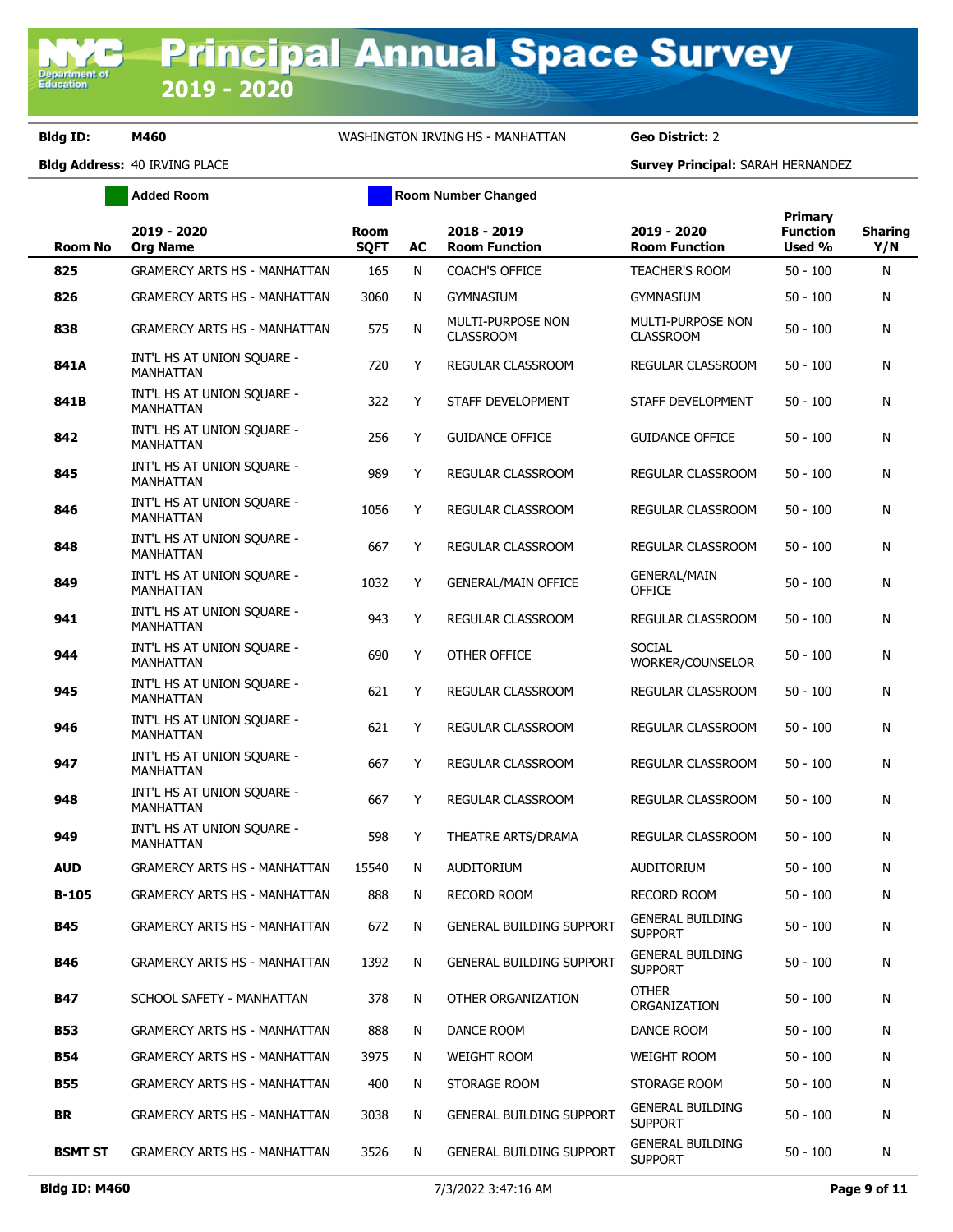**Department of**<br>Education

## **Bldg ID: M460** WASHINGTON IRVING HS - MANHATTAN **Geo District:** 2

|                  | <b>Added Room</b>                                                                                                                                                                            |                     |           | <b>Room Number Changed</b>          |                                           |                                      |                       |
|------------------|----------------------------------------------------------------------------------------------------------------------------------------------------------------------------------------------|---------------------|-----------|-------------------------------------|-------------------------------------------|--------------------------------------|-----------------------|
| Room No          | 2019 - 2020<br><b>Org Name</b>                                                                                                                                                               | Room<br><b>SOFT</b> | <b>AC</b> | 2018 - 2019<br><b>Room Function</b> | 2019 - 2020<br><b>Room Function</b>       | Primary<br><b>Function</b><br>Used % | <b>Sharing</b><br>Y/N |
| KIT <sub>1</sub> | SCHOOL FOOD SERVICE -<br><b>MANHATTAN</b>                                                                                                                                                    | 851                 | N         | <b>KITCHEN</b>                      | <b>KITCHEN</b>                            | $50 - 100$                           | N                     |
| KIT <sub>2</sub> | SCHOOL FOOD SERVICE -<br><b>MANHATTAN</b>                                                                                                                                                    | 2296                | N         | <b>KITCHEN</b>                      | <b>KITCHEN</b>                            | $50 - 100$                           | N                     |
| M16              | <b>GRAMERCY ARTS HS - MANHATTAN</b>                                                                                                                                                          | 3000                | N         | <b>COACH'S OFFICE</b>               | <b>GENERAL BUILDING</b><br><b>SUPPORT</b> | $50 - 100$                           | N                     |
| M17              | <b>GRAMERCY ARTS HS - MANHATTAN</b>                                                                                                                                                          | 6993                | N         | <b>GENERAL BUILDING SUPPORT</b>     | <b>GENERAL BUILDING</b><br><b>SUPPORT</b> | $50 - 100$                           | N                     |
| 111A             | <b>GRAMERCY ARTS HS - MANHATTAN</b>                                                                                                                                                          | 273                 | N         |                                     | <b>GENERAL BUILDING</b><br><b>SUPPORT</b> |                                      | N                     |
| 346E             | SCHOOL BASED HEALTH CENTER -<br><b>MANHATTAN</b>                                                                                                                                             | 322                 | Y         |                                     | OTHER OFFICE                              |                                      | N                     |
| 409              | <b>ACADEMY FOR SOFTWARE</b><br><b>ENGINEERING - MANHATTAN</b>                                                                                                                                | 112                 | N         |                                     | SPECIAL ED SUPPORT                        |                                      | N                     |
| 410              | <b>GRAMERCY ARTS HS - MANHATTAN</b>                                                                                                                                                          | 100                 | N         |                                     | <b>SBST</b>                               |                                      | N                     |
| 421              | <b>ACADEMY FOR SOFTWARE</b><br><b>ENGINEERING - MANHATTAN</b>                                                                                                                                | 391                 | N         |                                     | <b>GUIDANCE OFFICE</b>                    |                                      | N                     |
| <b>B14</b>       | <b>GRAMERCY ARTS HS - MANHATTAN</b>                                                                                                                                                          | 6800                | N         |                                     | <b>GYMNASIUM</b>                          |                                      | N                     |
|                  | How many hallway bathrooms for students are there in your building?                                                                                                                          |                     |           |                                     |                                           | 19                                   |                       |
|                  | Are any of the student bathrooms being shared by multiple schools?                                                                                                                           |                     |           |                                     |                                           | Y                                    |                       |
|                  | Are all the student bathrooms open throughout the day?                                                                                                                                       |                     |           |                                     |                                           | Y                                    |                       |
|                  | Please identify the number of non-instructional spaces, not reported above, being used for<br>instructional purposes, academic intervention services, or therapeutic or counseling services: |                     |           |                                     |                                           | 0                                    |                       |
|                  | Are any of those non-instructional spaces being shared?                                                                                                                                      |                     |           |                                     |                                           | N                                    |                       |